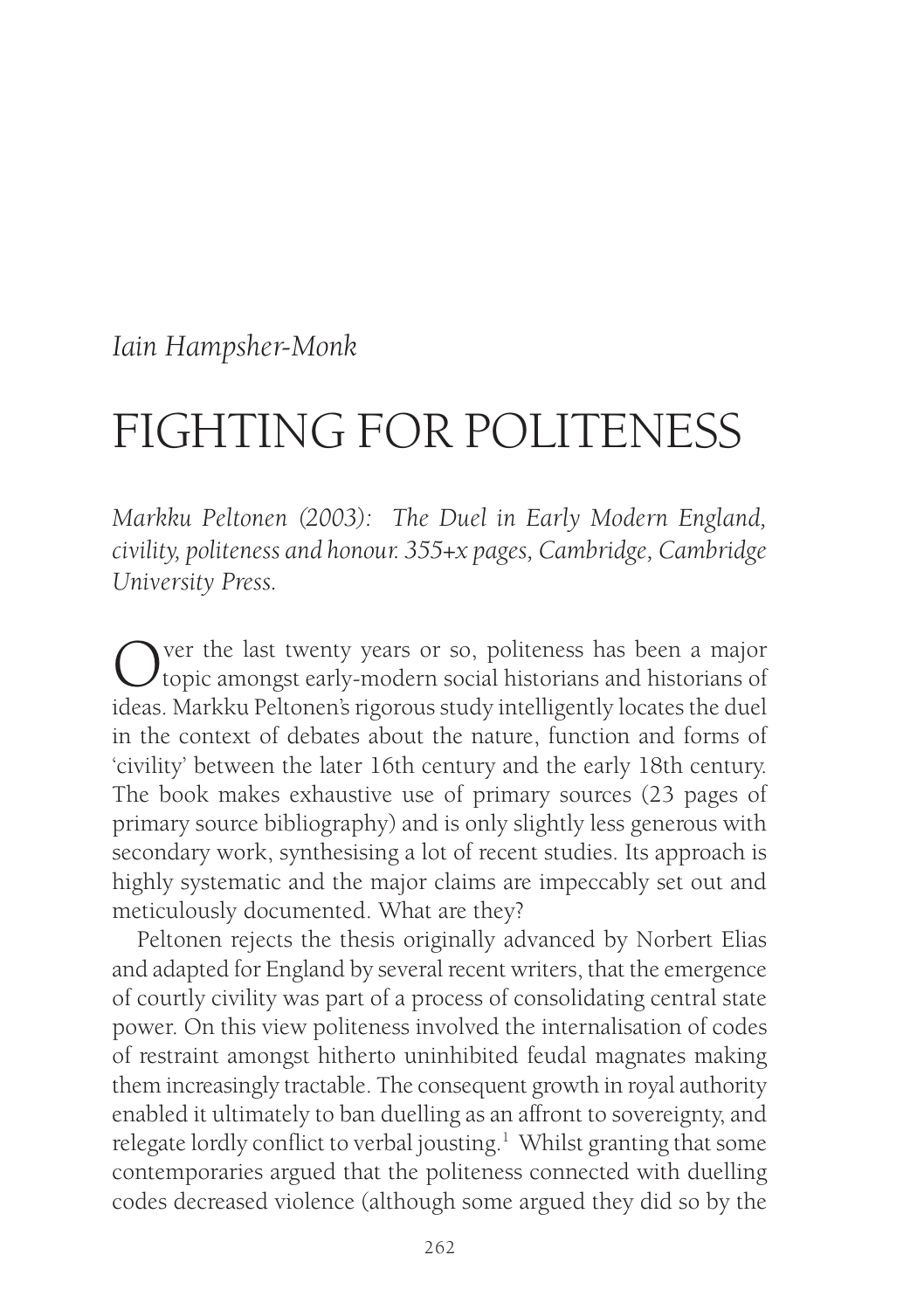threat posed by the introduction of the new and more deadly rapier), Peltonen's claim is that this analysis fits neither the chronology nor the aetiology of duelling in England. He convincingly shows that the private duel in England was a distinct and innovative renaissance practice, brought from Italy in a range of books, both translations and domestic productions and quite different from traditional species of formalised violence used to settle disputes, such as trial by battle. Indeed, within England, these were identified with different juridical traditions – civil and common law. Trial by battle and chivalric contests were public rituals conducted under the King's law and often witnessed by him. Duels (though ritualised) were private affairs conducted without licence and typically in defiance of the King's express wishes. Contra the Eliasian thesis therefore, the culture of the duel represents a *loss* of royal control over this area, and the culture of civil politeness, rather than supervening on, and suppressing such violence, is actually intimately associated, not only temporally, but ideologically, with it.

At a deep level Peltonen schematises honour on two axes: whether honour is horizontal or vertical and whether it is reciprocal. Vertical honour is conferred in virtue of one's position in a stable hierarchical order. Horizontal honour is conferred by subjective acknowledgement of one's peers. Honour dependent on peer recognition was reflexive – it involved a symmetry of assertion and concession. The breaking of such reflexivity by the withholding of honour by a peer, effectively dishonoured the individual from whom it was withheld. Withholding honour was signalled by some slight, imputation of non-honourific behaviour – 'giving the lie' or claiming that one's interlocutor had told a falsehood is a prime example – or merely by the failure to treat the other in terms of the prevailing codes of address or politeness. Given the elaborate character of these, occasions for taking offence were many. Once honour was impugned it could only be restored through the issue of a challenge and the fighting of a duel. That is, through a physical reassertion of the (impugned) equal status of the two participants.

A subtext in these contested accounts of the duel, relates to this question of social hierarchy. Against the view that civility and the duel consolidated a hierarchical social order with the prince at its apex, Peltonen shows that it is rather the expression of an essentially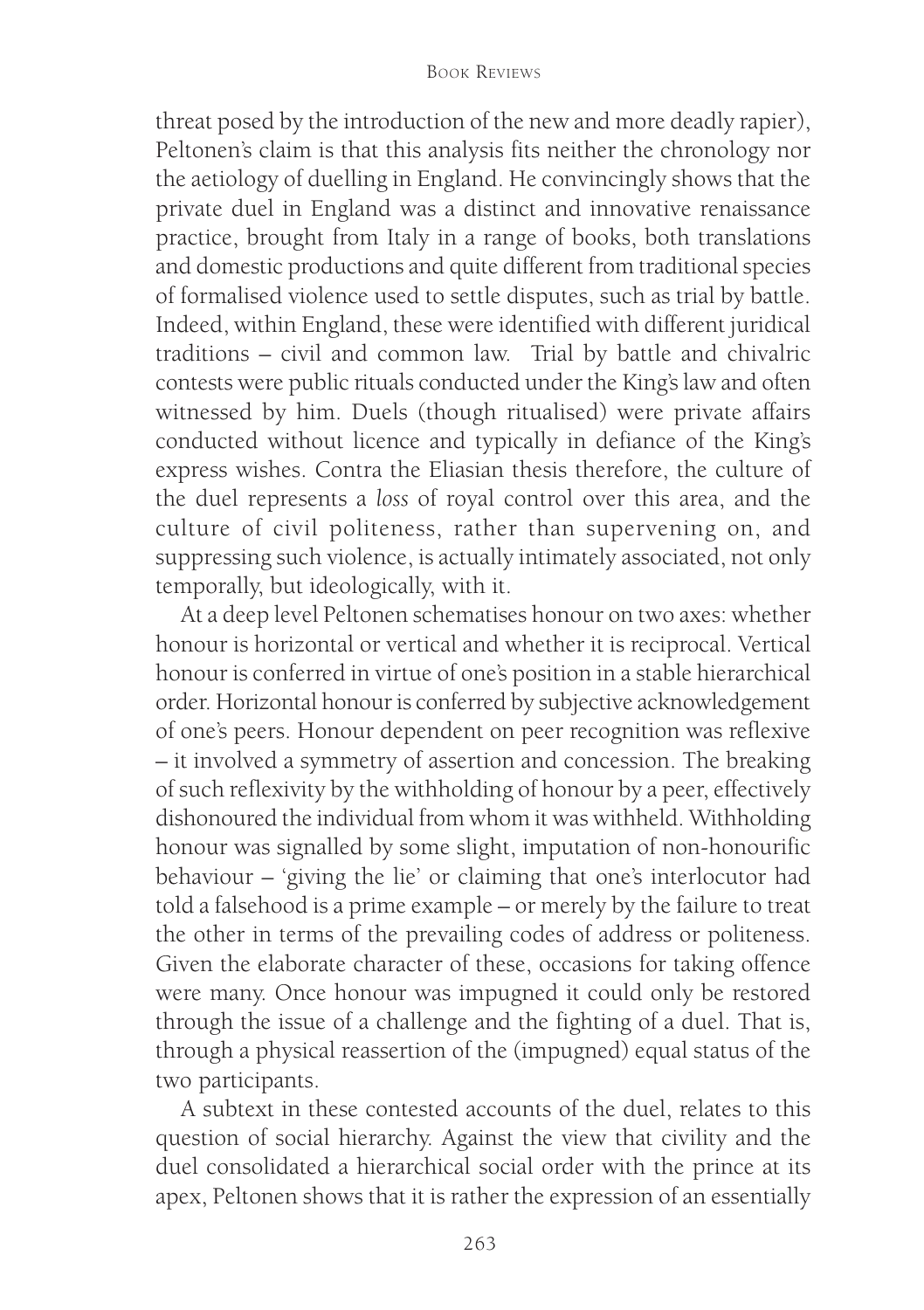diverse, urban and anonymous society which produced the competition and status-anxiety which firstly required formalised civil codes to be negotiated safely, but then required the duel to address occasions when the perceived failure to observe these called into question the status of the injured party. It was precisely the dislocation of the prince – or any other definitive superior — from this social field which made the authoritative resolution of status-dissonance impossible – hence the duel.

So far from civility being a weapon in the hands of consolidating absolutisms, the codes of politeness — with the duel at their heart — seem to address a social group and behaviour which, whilst not without courtly models, had escaped the confines of the court and certainly of princely oversight. Indeed there was acute tension within the duellist culture between the overt rule of the prince, and his attempts to prohibit the practise on the one hand, and the felt need on the part of the Gentleman – loyal and honourable as he claimed to be – to satisfy the demands of honour. In this sense the monarch was 'for the most part beyond' – i.e. in conflict with, the world of civil courtesy.

Despite this careful analysis, and his confrontation with Eliasian historical sociology the main focus of Peltonen's work is not on historical sociology as such – there are few details of actual duels, or statistical estimates of their prevalence – so much as with the way in which justifications and attacks on the practice of duelling provide an occasion for making articulate the writers' assumptions about social culture. Duelling thus acts more as a touchstone from which to assess the various early-modern writers' accounts of politeness than exemplifying its structural role in modern analyses of it. Needless to say, there are overlaps here, in the sense that the latter provides some evidence about the former, but this is, inasmuch as it can be distinguished, for the most part an analysis of a discursive area.

Peltonen chronicles and analyses the introduction of duelling, the etiquette of it, the campaigns in favour of it as productive of polite civility through the discipline of the duel, and against it as occasioning civil disorder, and contempt for the magistrate. Campaigns against included both those led by monarchs – James I and Charles II (although the latter less than wholeheartedly) — and publicists such as George Silver who argued that preoccupation with the rapier – fit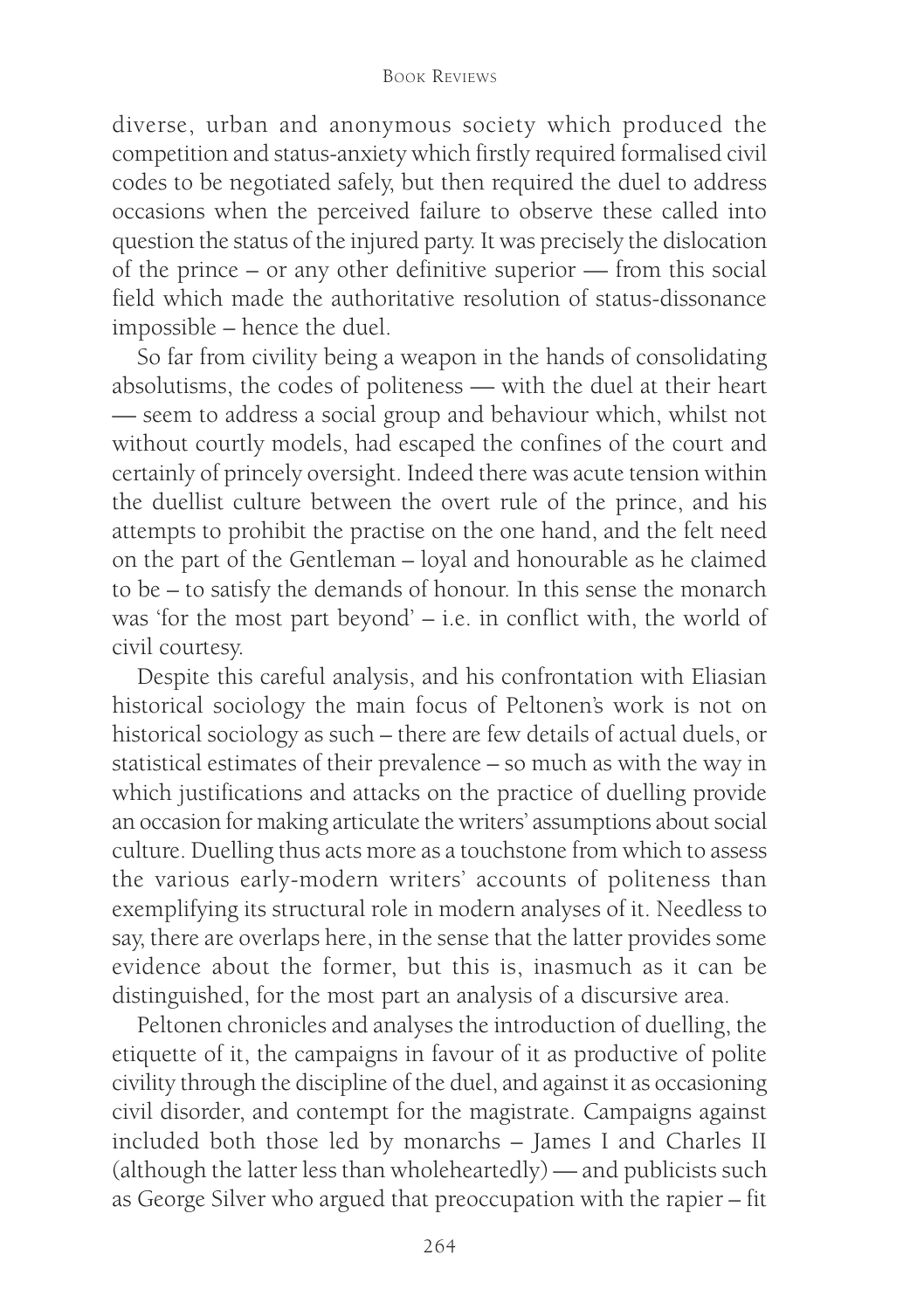## BOOK REVIEWS

to 'murder poultry', but useless in war – was undermining English military valour and preparedness. The review of the several phases of the arguments surrounding duelling illustrates a series of *topoi*, a conceptual repertoire, traced sometimes in minute detail, from which the cases for and against duelling could be made. These frequently involved barefaced ideological manipulations. Let me select three for mention.

One of the charges early laid at the door of duelling was that it should be shunned because it possessed that most heinous of qualities – it was *foreign*! But in the Augustan plays of Susannah Centlivre and Margaret Cavendish the argument is reversed, the true code of politeness and associated duel of honour (distinguished from its false, foppish — and foreign — counterfeit) was identified with British courage and valour and a history continuous with medieval chivalry. Another well-worn topos was the relationship of civility to the court. For some writers this association was a recommendation. Even defenders of the duellist's right to autonomous defence of his honour commonly indicated that the Prince was the fount of all honour (and concomitantly one suggested penalty for duelling — since death evidently held no terrors — might be banishment). This association with the sycophancy and dependency of courts could lead 'country' ideologues and the civically minded to reject politeness altogether. Yet for others, and increasingly in England amongst writers such as Shaftesbury and Addison and Steele, a form of polite civility which was distanced from the court was articulated, and identified too, again in contrast to the courtly ethic, with liberty. Such arguments richly exemplify the kinds of rhetorical redescriptions and moves well analysed in Quentin Skinner's methodological work.

One final topos surrounded the issue of sincerity and led into deeper territory. Not only did the emphasis on conventional containment of feelings, and the formality of new 'polite' modes of interaction smack to many (particularly Christian, but also to the more austere civic) moralists of insincerity, but the very structure of horizontal and reciprocal honour focussed attention on the conventional judgments made about individuals in the eyes of others, rather than on any intrinsic properties they may posses, or on their own inner convictions of their rectitude. Such civility was a world where opinion ruled, where honour simply was what it was held to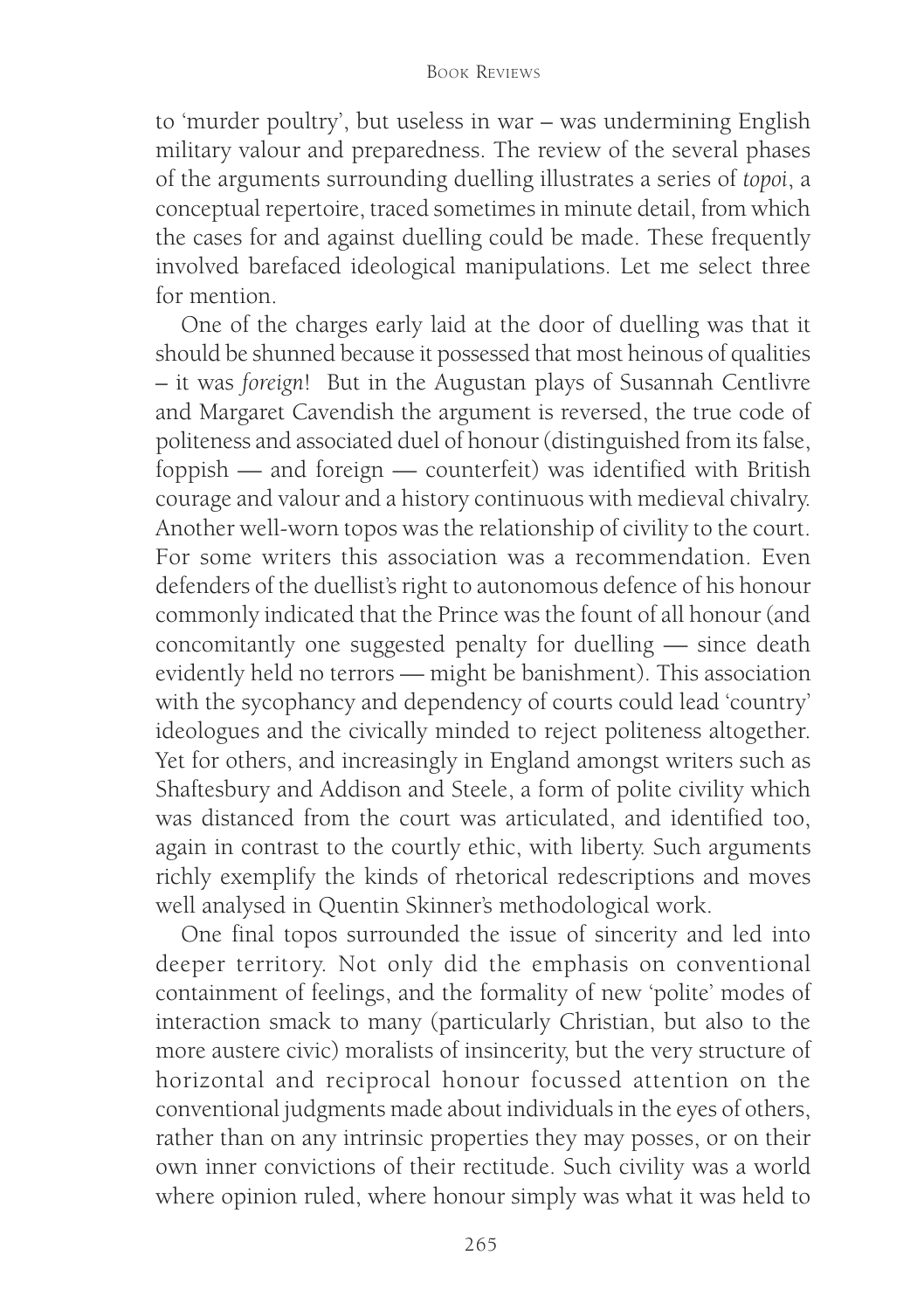be, in the way that fashion too was no more than what it was held to be (the parallel was often drawn by its detractors). The particular challenge this notion of honour raised was to the notion of virtue conceived of as dispositional and intrinsic, independent of worldly opinion, and in particular to Christian virtue – often conceived of as in contempt of it. Duellist honour was in such obvious contrast to Christian teaching that it is intriguing to realise that this fact was rarely in itself adduced – even by clerical opponents – in arguments against it. Duellists themselves candidly acknowledged they were playing a different game as did William Wiseman, who, speaking for dualists, conceded with disarming candour that he was going to 'leave Scriptures, and Church Lawes; because they be not altogether our profession, and the word, and the sword seem contraries.' Christian opponents of duelling instead therefore often used indirectly religious arguments such as pointing out that duelling involved disrespect for the monarch – the Lord's anointed. But the contrast between intrinsic virtue and reciprocal honour went wider than merely that between clerics and defenders of duelling. It involved a conflict between intrinsic notions of worth – whether religiously based or not – and a free-floating and purely conventionalist one. In this sense the final chapter – on Mandeville – represents a culmination of many of the underlying themes of the whole book.

Situating Mandeville in the context of the arguments examined in the earlier part of the book as a way of interpreting his meaning is not unproblematic – indeed situating Mandeville in the context of *any* arguments notoriously fails to disclose an unequivocal meaning. Nevertheless – not least because of Mandeville's pivotal position in any understanding of eighteenth century ethics, social or economic thinking – this discussion does illuminate the way in which a recondite and antiquarian practice such as duelling reaches out to illuminate many of the changes in social and moral values taking place at the time. Mandeville's radical scepticism turned the whole panoply of what had been anti-politeness arguments into arguments in favour of it. Hypocrisy, flattery and empty politeness were the features of polite intercourse, but to recognise this was to endorse, not to expose, or criticise it, for such properties made social intercourse pleasing, whereas those who would insist on 'speaking the truth of his heart and what he feels within, is the most